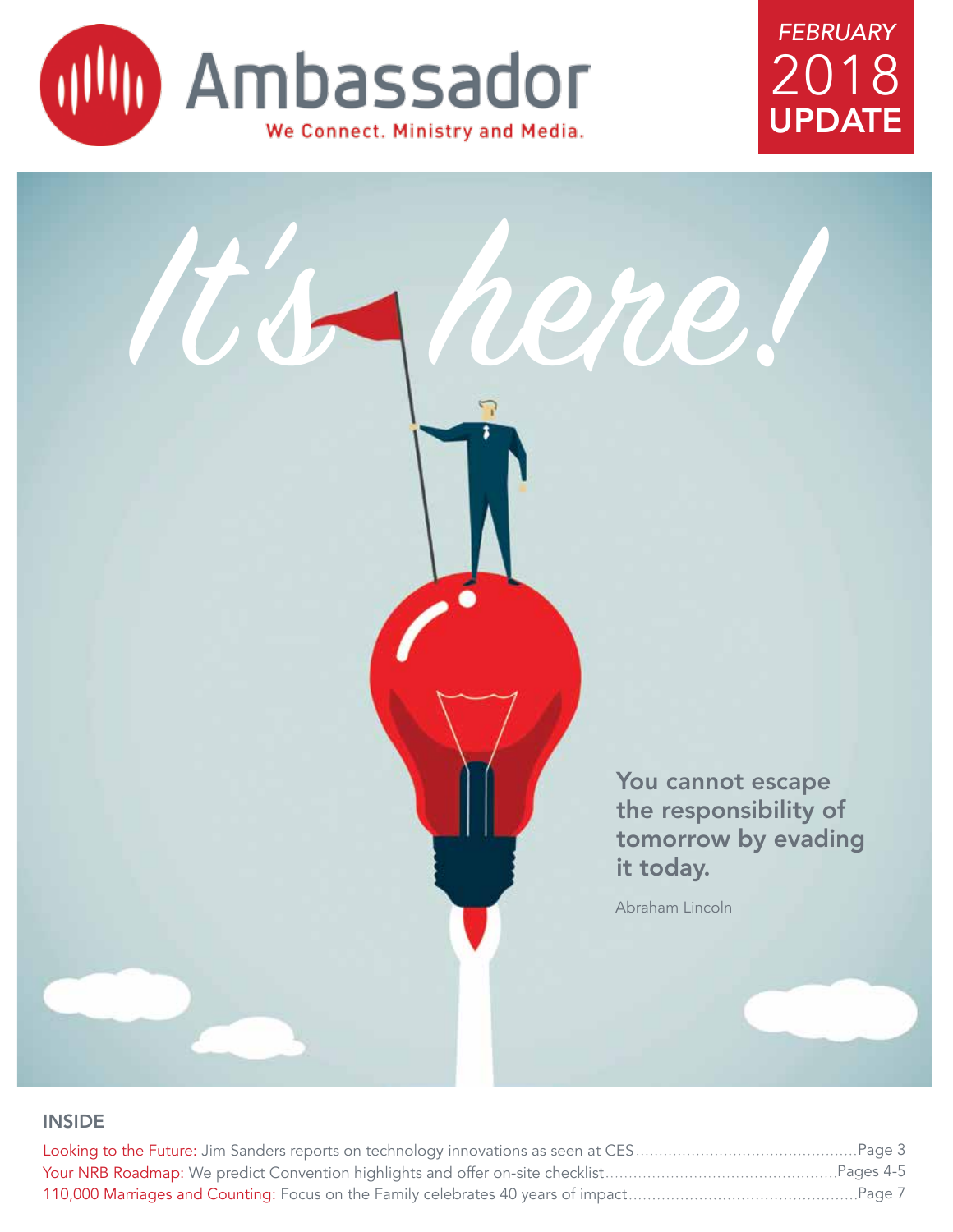# DID YOU KNOW? TECH UPDATE

This month, *El Faro de Redención* will launch over TWR's Bonaire facility, delivering a Cubancentric broadcast from the team at



Haven. Uniquely developed to effectively share the same message ("it's all about Jesus") in a format conducive to Cuban audiences, the new program will uniquely further cultivate a commitment that Charles Morris has led on behalf of national pastors. Pray with us for the potential impact this will have in extending the partnership already evidenced with delivery of Bibles and study materials from Haven to the country.



Our good friend Tommy Walker ("He Knows Your Name") has just completed a remarkable new project—a 21 day musical Bible

reading experience entitled *The Book of John in Song*. It's a unique declaring of the Gospel through worship. For more information, check out TommyWalker.Net.

Another great project is *The God Who Speaks*, a new documentary

from American Family Studios featuring an outstanding line-up of contributors including Josh McDowell, Al



Mohler, Alistair Begg, and others. For details, go to the organization's website.



 $2$   $1$ <sup> $1$ </sup> $1$ 

Speaking of films, the Jesus Film Project just premiered its 1500th translation of "JESUS" in Daasanach, a

remote area of Ethiopia. Nearly 90% of those in attendance indicated they would like to begin a relationship with Jesus after seeing the film which was originally released in 1979.

## *Our Amb-OS Family Keeps Growing With Three Broadcasters New to Amb-OS!*

*End of Day Report* with Gary Bauer is an essential 2:00 conservative commentary on the issues making headlines. His thoughtful insights are not new to Christian radio, with more than 40 years of experience fighting for faith, family and freedom. Gary knows how Washington works and how it doesn't. Listeners will enjoy hearing his unique and insider view on the news.



After leaving the White House as President Ronald Reagan's chief domestic policy advisor, Gary served as a senior vice president of Focus on the Family and president of the Family Research

Council. In 2000, he ran for president in the Republican primaries. Currently, Gary serves as president of American Values, chairman of Campaign for Working Families PAC, and as the Washington director of Christians United For Israel Action Fund.

The 2:00 commentary is delivered Monday through Friday, and then a weekend edition on Saturdays. For permission, go to our Amb-OS permission portal or contact Dorie Black at 703-671-9700 (dblack@amvalues.org).

*Salvation Army Soundcast* is a combination of four programs presenting Bible-based, contemporary and relevant messages of hope from The Salvation Army.

### *Wonderful Words of Life* and *Maravillosas Palabras*

*de Vida* (the Spanish version) are 15-minute, weekly programs. Both deliver inspiring and entertaining conversations, compelling interviews, a weekly Bible study and contemporary Christian music. The Salvation Army is also making available a one-minute feature, *Heartbeat* in English and Spanish *(Latido)*. This broadcast is targeted to young adults and offers Christian insights on real life.

For authorization to any or all of these four broadcasts, go to our permission portal (http://amb-os.com/permissions) or contact Glenda White at 404-728- 1300, Ext 10485 (Glenda.White@uss.salvationarmy.org).

### *Worship & The Word* with Pastor Robert Morris is also now

available on Amb-OS! During this engaging 1:00 feature, Pastor Morris inspires listeners to live a life of worship and trust in God's Word. His goal is to change the way your listeners think about worship. To challenge them into a deeper relationship with the Lord as they grow in His Word.

Robert Morris is the founding senior pastor of Gateway Church, a multicampus church in the Dallas/Fort Worth Metroplex. He is featured on the daily television program *The Blessed Life* and hosts *Worship & The Word* on radio stations across America.

To authorize your receiver, browse to the Amb-OS permissions portal or contact Liliana Reyes at 817-552-3731 or email Liliana.Reyes@gatewaystaff.com.

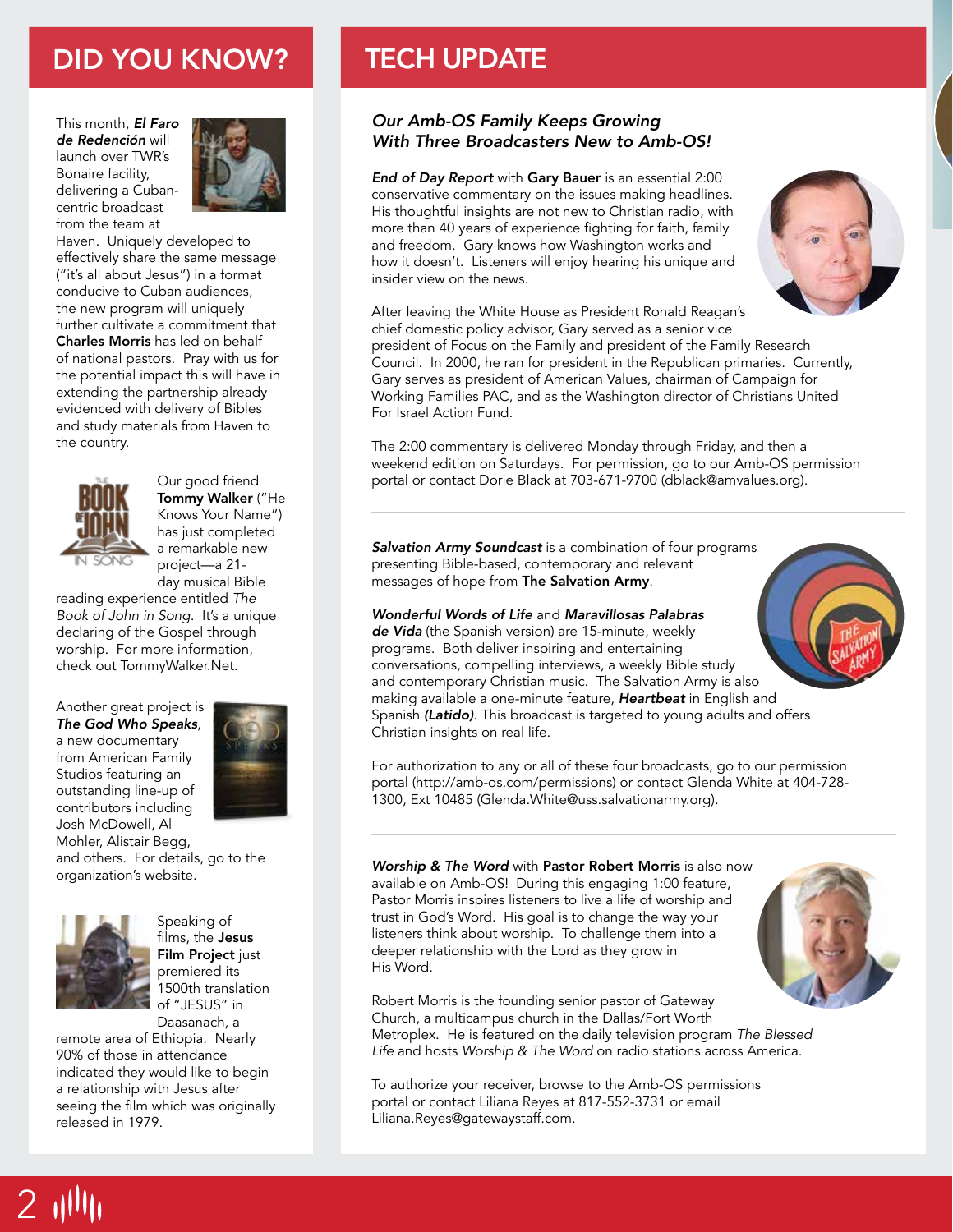

# Looking to the Future

Jim Sanders reports on **STORY** technology innovations as seen at CES

# **COVER**

The Consumer Electronics Show (CES) in Las Vegas is one of the world's largest gatherings of manufacturers, software developers and consumer product distributors. Anything that runs on electricity which a consumer might use, it's there. TV's, watches, audio components, computers, phones, gaming hardware . . . just imagine what might draw 170,000 visitors to visit nearly 4,000 exhibitors, and you get the idea!

Over a few decades attending CES and similar technology shows, there've been a lot of set-you-back-on-yourtechnological-heels moments, like the first year I saw seat-back video screens. What was once an idea is now de rigueur in minivans and commercial aircraft.

I love wandering through a bottomless pit of gadgets displayed on miles of aisles. So, here are six CES take-aways on some of the buzz-worthy categories:

1. AR (Augmented Reality) and VR (Virtual Reality) goggles continue to proliferate.

The images are unquestionably spectacular and the quality just keeps getting better. You want to consider touring a resort? You can do that virtually. Like to dive into a virtual gaming world? VR glasses will do that in spades.

The downside is the headsets are often bulky and uncomfortable. A five minute demo on an exhibit floor is fun. But I can't imagine wearing AR/VR goggles on a cross-country flight.

2. The interoperability of the Internet of Things (IOT) is finally becoming practical.

"Things" are more and more easily talking with other "things." Your Amazon Echo communicating with your voice-enabled fridge. Controlling your door locks and lights through Google's Home device.

But with that interconnectivity comes a security warning. I'm not sure you need to worry about someone hacking



your IOT Crock Pot, but these devices can be (and have been) a portal for outside attack on your home or business network.

## 3. Drones are proliferating too. The

quality, controllability and ease of use only continues to improve. Even a klutz like me can expertly fly these things.

The drawback here is personal: I don't have a need for one. Yet . . . I'm going to have a long conversation with Santa about the DJI Phantom 4 Pro Quadcopter.



3

- 4. Electronic and software integration is no news to any road warrior. You see it in rental cars across the entire spectrum of makes and models. Spotify and Pandora regularly appear on a car's home screen (and not radio). And, of course, the smart phone is increasingly used as a car's entertainment portal.
- 5. Video screen size and quality. 8K quality screens (that's 16 times the quality of HD) are not new. Neither are over-the-top sized monitors like Samsung 170" Ultra HD. They look spectacular. But I'm not sure they are really all that much better than 4K which is just beginning to get a foothold in the consumer market.

And there are two 8K problems: having enough content to justify the product, and how to deliver the content to consumers. The bandwidth required for 8K is massive. You think downloading photos at 7PM is hard now, just wait 'till your neighbors are all streaming 4K content.

6. Batteries represent a category of technology that has the greatest potential for revolutionizing the industry.

Tesla has made some inroads, but even their cars are still subject to the limitations of battery capacity. Imagine if your phone or laptop could last a month on a single charge? Long-lasting batteries are the holy grail of the electronics world.

When new, powerful, fast-charging batteries (like a Hyper Capacitor) are in production, someone will make a lot of money, and I'll once again be back-on-my-heels astounded.

*Since "knee-high to a grasshopper," Jim Sanders has been fascinated by all things technical. A voracious consumer of content, and veteran of many CES (and other such) shows, he is invariably the early adopter who leads the rest of us … into the future!*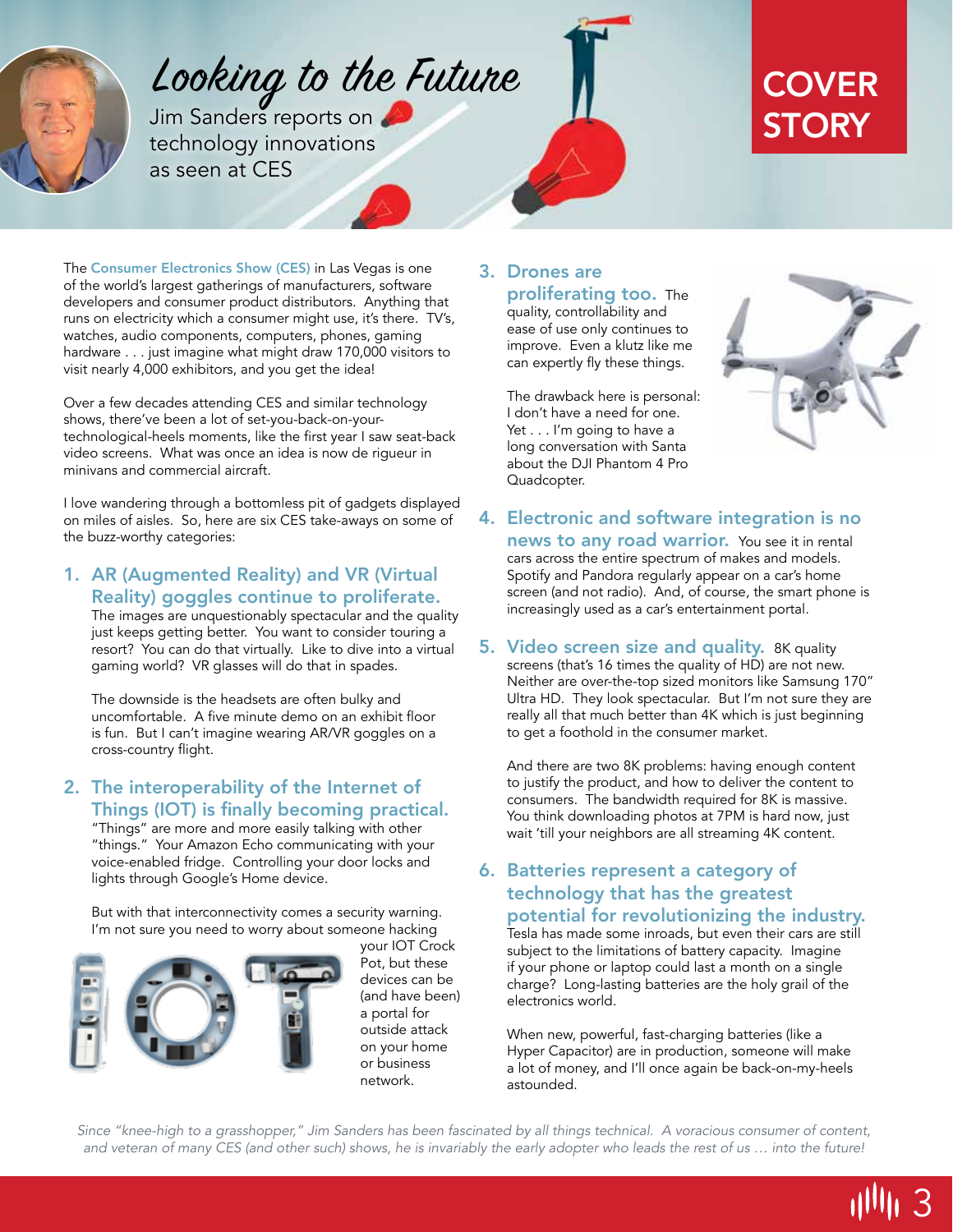# *ambAssador predicts: nrb highlights*



Discover what's ahead from two well-known pro-life organizations at the *Station Partner Lunch* with Brad Mattes, President of Life Issues Institute and Marjorie Dannenfelser, President of Susan B. Anthony List (SBA).

Thursday, March 1 11:30 AM | Location TBA RSVP with Lee@ambaa.com





Dennis Rainey and Bob Lepine invite you to *Film & Food with FamilyLife*. Screen their new movie, "Like Arrows" and meet new president & CEO, David

*(And don't forget about "Name That Tune" Thursday night!)*

Wednesday or Thursday 11:00 AM | Location TBA RSVP with Michelle@ambaa.com

Robbins.

It wouldn't be NRB without the annual *Hymn Sing* with Joni Eareckson Tada! Warm up your vocal chords in time to suggest your favorite hymn when we close out the *Ambassador Meet & Greet*  by singing together.

Wednesday, February 28 8:30-10:00 AM | Delta Island E



Join Jim Daly, John Fuller, and the Focus team in celebrating four decades of helping families. Longtime partners and friends in ministry are invited to the *Focus on the Family 40th Anniversary Dessert Reception*.

Tuesday, February 27 7:30 PM | Delta Island E RSVP with Katie@ambaa.com



*It's Time to Pray...an NRB Prayer Meeting* led by Pastor Carter Conlon will be held at the start of the Convention. *(And coming soon: a new half-hour special for the National Day of Prayer: "In God We Trust")*

Tuesday, February 27 8:00 AM | Location TBA

4 11111



Be newly inspired to help listeners make the most of every opportunity to introduce people to Jesus. The *ROTW Lunch*  with Barry Meguiar will update current station partners and energize new ones!

Wednesday, February 28 11:15 AM | Location TBA RSVP with Selah@ambaa.com

 *stay updated: ambaa.com/nrb-2018*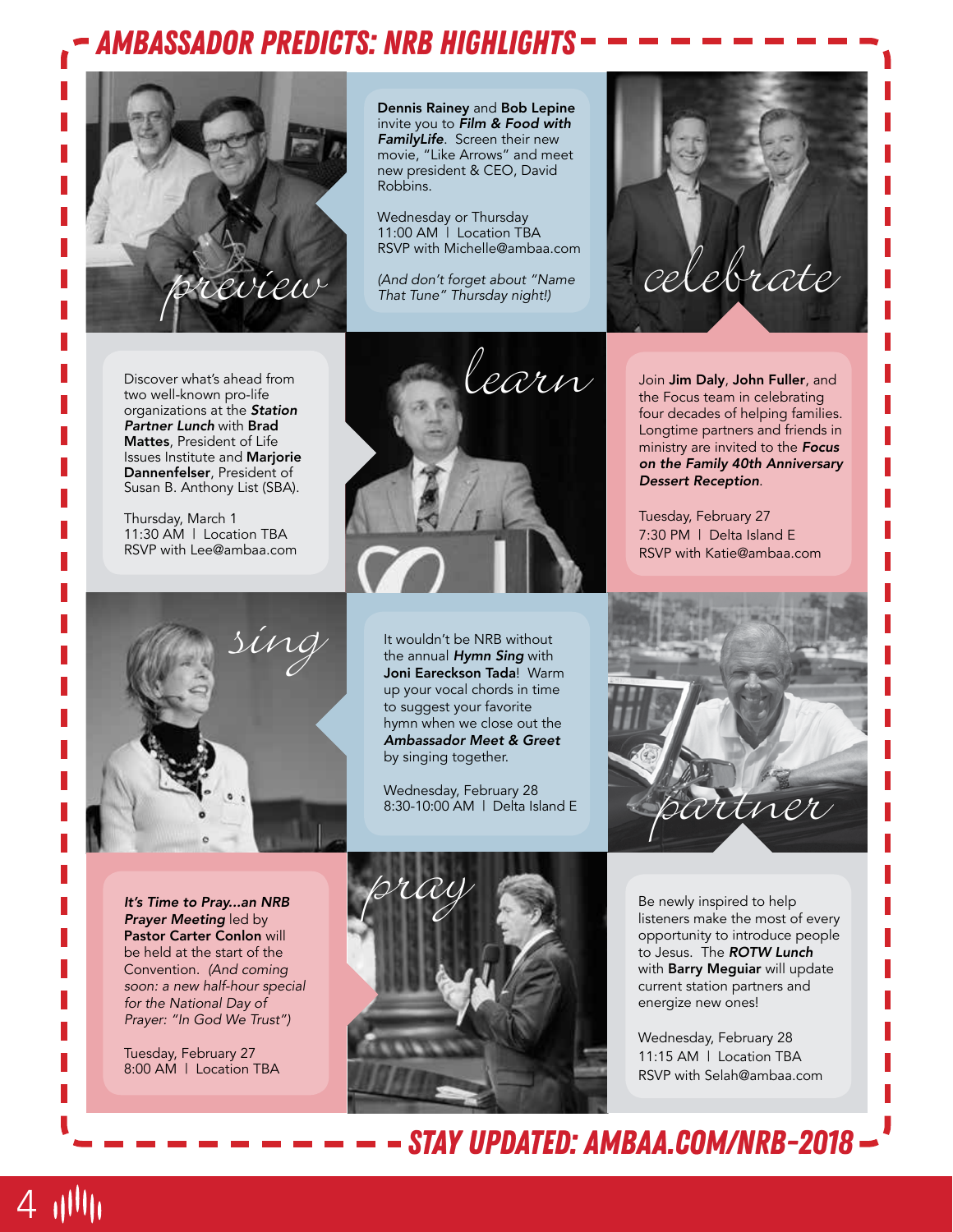# *NRB ON-SITE CHECKLIST*

*In Nashville, your hub for all things Ambassador is Delta Island E! Stop by for white chocolate or coffee, to greet the AAA team, or to simply kick up your feet between sessions. We look forward to enjoying (and checking off!) these NRB activities:*



5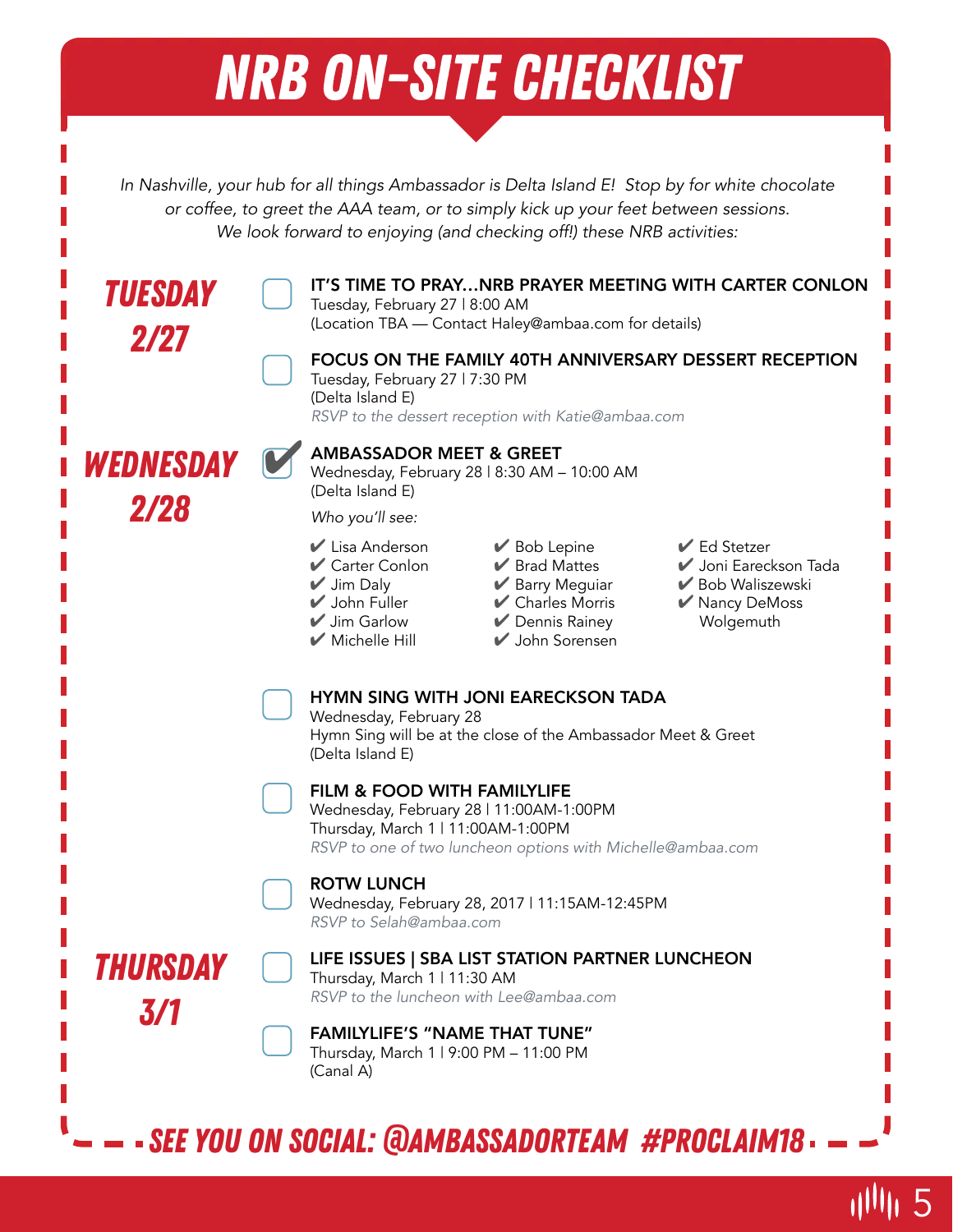# NOTE-

# WORTHY *new arrivals to the* BOOKSHELF



*The Gospel According to God: Rediscovering the Most Remarkable Chapter in the Old Testament* (John MacArthur)

Focusing on one of the greatest chapters of the Bible, the book explains the prophetic words of Isaiah 53 (called the first Gospel) verse by verse, highlighting important connections to the history of Israel and to the New Testament.



### *Trade Your Cares for Calm* (Max Lucado)

Amplifying the theme of his latest best-selling book *(Anxious for Nothing)*, this beautiful fourcolor gift book is filled with unforgettable stories and biblical wisdom. Perfect for the coffee table—but don't leave it there!



### *Only One Life: How a Woman's Every Day Shapes an Eternal Legacy* (Jackie Green and Lauren Green McAfee)

Mother and daughter team share vivid portraits of women of the Bible as well as women in culture, past and present, who demonstrate how God multiples faithfulness in everyday living. A powerful reminder of each woman's unique calling as a child of God.

# new arrivals *IN PERSON*

Welcome to Leah Guerrero who joined the Ambassador team on January 2nd to serve as part of our Marketing group. She arrived with a special surprise—a ring on her left hand  $\circledcirc !$ Leah and her fiancé, Eric, look forward to a truly spectacular wedding on *July 4th* this summer. She comes to us from San Diego where she and Eric were part of Jim Garlow's church. We're so glad you're here, Leah!

> *(Not pictured)* Christmas was even more special this year for *Truth Pulpit's* Don Green who became a grandfather for the first time on December 23. Beautiful Gabrielle Grace Green was born to Daniel and Lindsey Green in the midst of what was not such a bleak midwinter after all! Congratulations!

And the same to Grandpa Max Lucado as namesake Max Wesley arrived on December 20, born to Jenna & Brett Bishop. Little Max joins big sister Rosie who is probably going to have to learn to share some of the attention  $\odot$  of the devoted grandparents!



# 6 1111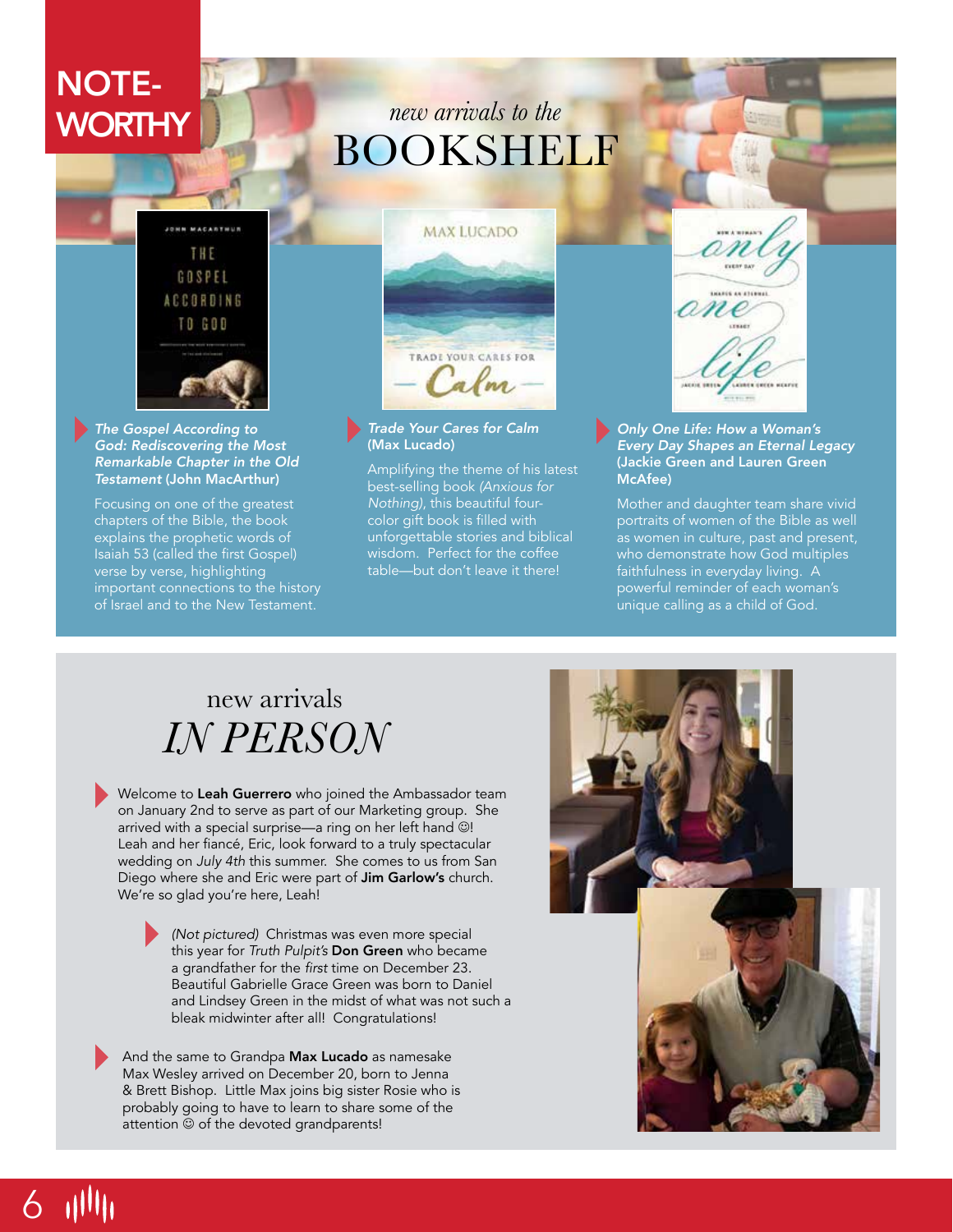FOCUS ON THE FAMILY is celebrating four decades of helping families thrive in Christ. Come celebrate the significant impact these numbers represent at the *Focus on the Family 40th Anniversary Dessert Reception* (see page 4).



# DATA & **DATES**

## FEB 5-9

It's *Founder's Week* at Moody Bible Institute speakers this year include Ed Stetzer (heard on *BreakPoint This Week)* and Anne Graham Lotz *(Daily Light for Daily Living)* as well as Matt Chandler and others.

## FEB 11-17

They're sailing away! It's the annual (and soldout) *Love Like You Mean It Cruise* with Dennis & Barbara Rainey, Bob & Mary Ann Lepine, joined by Nancy & Robert Wolgemuth. The ship will visit multiple sites in the Caribbean.



## FEB 17-23

Charles Morris returns to Cuba to meet with the in-country production crew and national church partners, anticipating the launch of *El Faro de Redención* (see "Did You Know" on page 2!).

# FEB 26-MAR 2

NRB . . . See you in Nashville!

## ALL THIS MONTH

"You Are the Light" is a special series embedded in the schedule for Carter Conlon's 1:00 feature, *It's Time to Pray!*